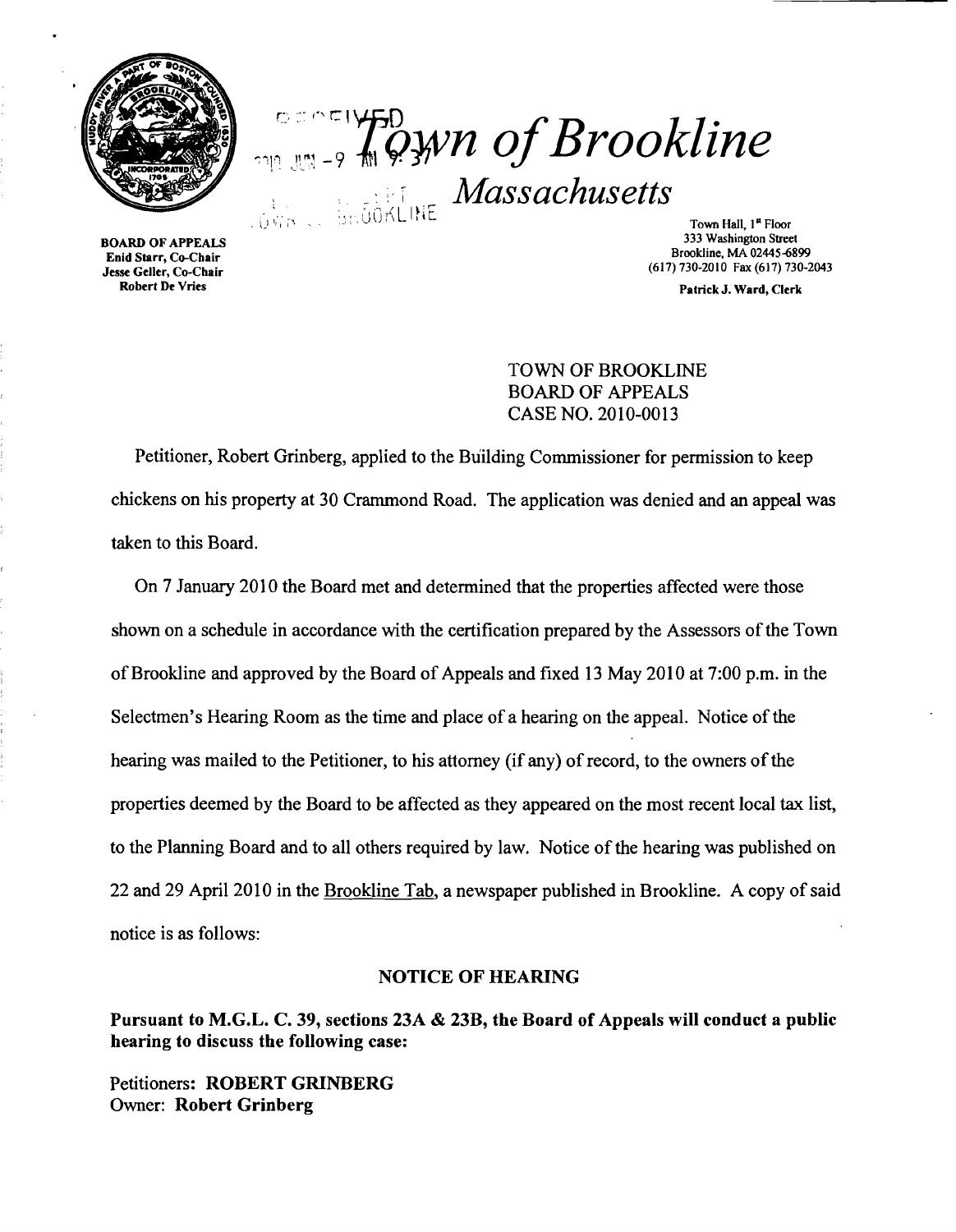Location of Premises: 30 Crammond Road Date of Hearing: *05/13/2010*  Time of Hearing: 7:00 p.m. Place of Hearing: Selectmen's Hearing Room, 6th. floor

A public hearing will be held for a variance and/or special permit from:

#### Use #57, Table 4.07; Variance Required.

5.43; Exceptions to Yards and Setback Regulations, Special Permit Required of the Zoning By-Law to be able to keep poultry per plans at 30 CRAMOND RD BRKL.

Said Premise located in an S-40 (single family) district.

*Hearings, once opened, may be continued by the Chair to a date and time certain. No further notice will be mailed to abutters or advertised in the TAB. Questions regarding whether a hearing has been continued, or the date and time ofany hearing may be directed to the Zoning Administrator at* 617-734-2134 *or check meeting calendar*  at:http://calendars.town.brookline.ma.us/MasterTownCalandar/?FormID=158.

*The Town of Brookline does not discriminate on the basis of disability in admission to, access to, or operations ofits programs, services or activities. Individuals who need auxiliary aidsfor*  effective communication in programs and services of the Town of Brookline are invited to make *their needs known to the* ADA *Coordinator, Stephen Bressler, Town ofBrookline,* 11 *Pierce Street, Brookline, MA 02445. Telephone:* (617) *730-2330,' TDD* (617) *730-2327.* 

#### Enid Starr Jesse Geller Robert De Vries

At the time and place specified in the notice, this Board held a public hearing. Present at the hearing was Chairman, Jesse Geller and board members Jonathan Book and Christina Wolfe. Mr. Grinberg presented his case before the Board.

Mr. Grinberg said his home was located on a large lot in South Brookline. His property is adjacent to a flag lot resulting in two residential abutters on the side of the lot where his chickens are kept; there is one abutter to the rear, and one to the other side of the lot. He said that the yard is fenced with a 6' wooden privacy fence and has dense vegetation along the lot lines.

Mr. Grinberg said that he would like to legalize the keeping of 10-12 hens approximately 20' from the side lot line and 57' from the street and to do so requires the Zoning Board of Appeals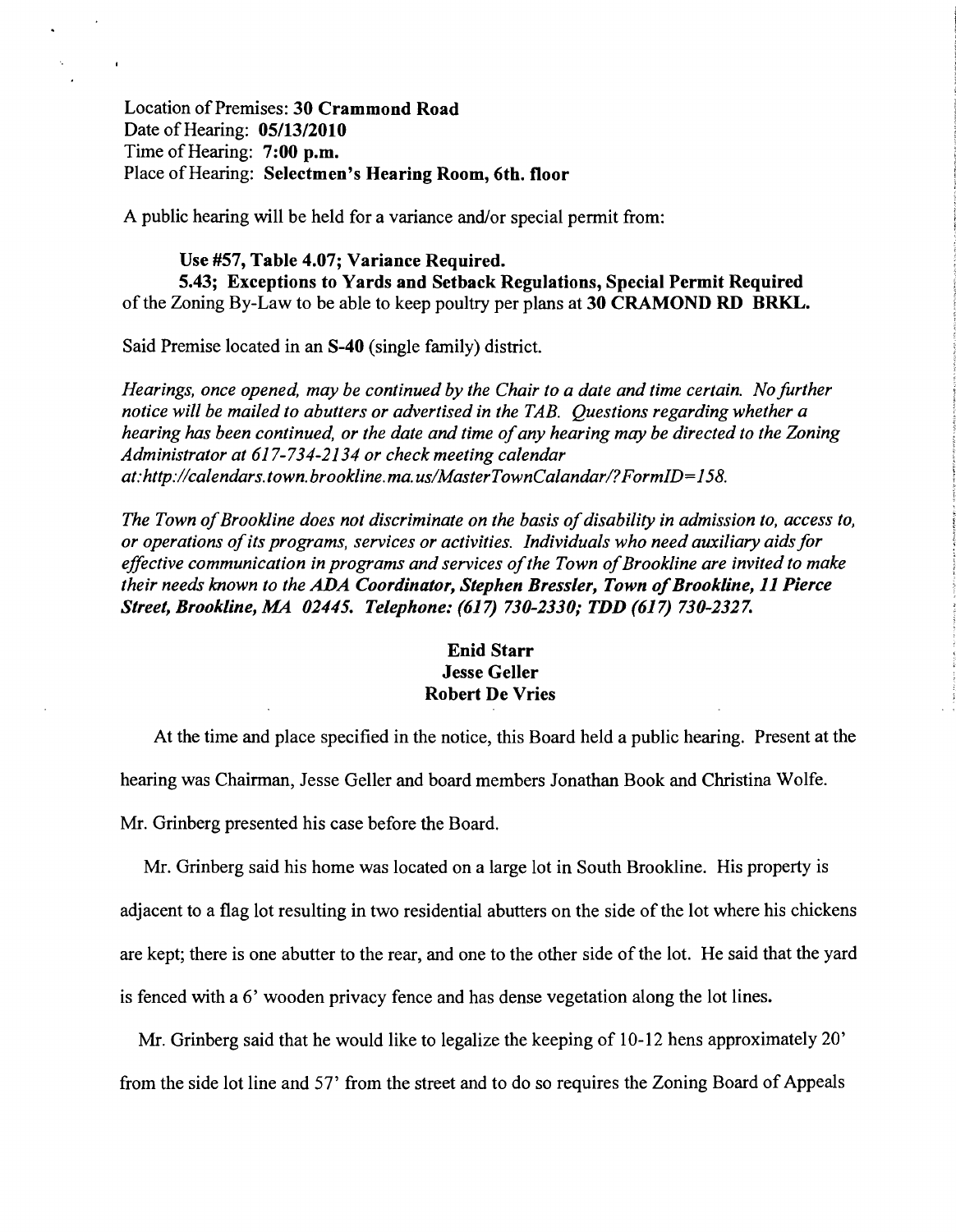to issue a special permit under Section 5.43 of the Zoning By-Law. The chickens are kept in two coops behind the privacy fence, and are situated approximately 180' from the nearest neighboring residential structure. While recognizing that he has a large lot, and could likely relocate the chickens so they are not within 100' of a street, Mr. Grinberg reported that the chickens are appropriately situated so as not to disrupt their neighbors. In addition, Mr. Grinberg noted that the existing coops were constructed on concrete pads to protect the chickens from predators and therefore relocation would require removal of the existing pads and construction of new ones. Mr. Grinberg further noted that they have had the chickens for over three years without any complaints and that both the Building Department and the Health Department have inspected the coops.

Chairman Geller asked Mr. Grinberg to identify the proposed counterbalancing amenities required for relief under Section 5.43 of the Zoning By-Law. Mr. Grinberg reported that he is working with the Planning Department top provide suitable additional landscaping. Mr. Geller asked whether there was any audible noise from the chickens. Mr. Grinberg responded that there was no noise that any of the neighbors could hear.

Mr. Grinberg provided color photographs of existing conditions and these were entered into the record as Exhibits 1-3. He also provided a plot plan which was entered as Exhibit 4.

The Chairman then asked whether there was anyone in the audience that wished to speak in support of, or against the requested relief. No one rose to speak.

Courtney Synowiec, Planner, delivered the findings of the planning department staff.

Table of Use Regulations, Sec. 4.07, Use # 57 – Keeping chickens is an allowed use but their enclosure must be 100 ft. or greater from a residential building site.

#### Dimensional Requirements Required E Evisting Proposed P Reflect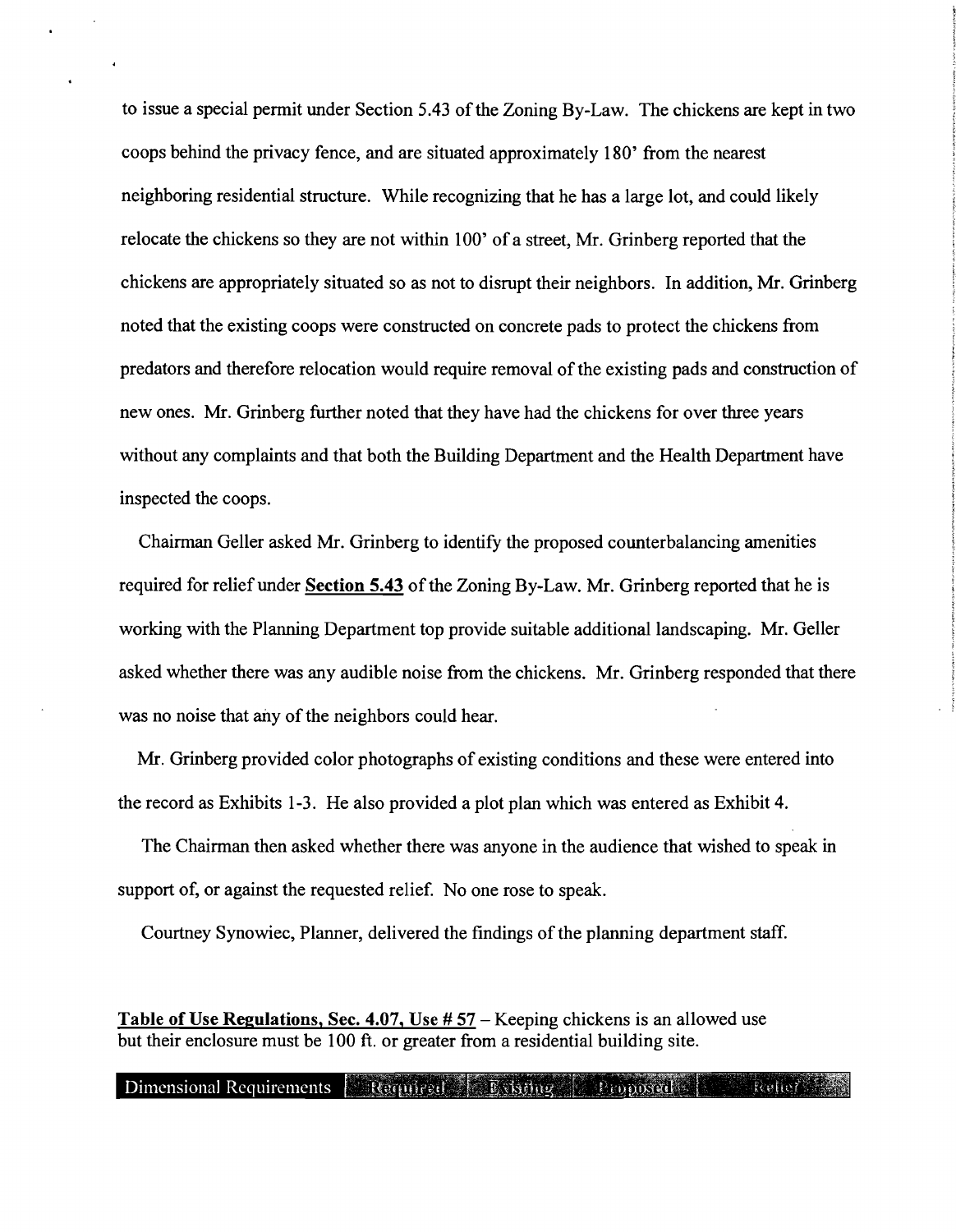| Street Setback      | 00           |                      |                          | Special Permit* |
|---------------------|--------------|----------------------|--------------------------|-----------------|
| Residualing Serback | $00^{\circ}$ | $180^{\circ}$<br>∺st | 18 <sup>c</sup><br>r.st. | . .omnlies      |

\* Under **Section 5.43,** the 100 foot setback may be waived by **special permit** to allow a lesser setback if a counterbalancing amenity is provided. The applicant is proposing to install additional landscaping as a counterbalancing amenity.

Ms. Synowiec reported that the Planning Board was supportive of this proposal. The Planning Board felt that because the applicant could comply with the animal keeping regulations if they moved the coop, the issue before them was not particularly whether or not the applicant could keep chickens, but where they were most appropriately situated. The Planning Board felt the applicant had located the chickens in such a way so as to minimize and mitigate the visual and auditory impacts on neighboring properties. The applicant was not brought to the attention ofthe Building and Planning Department by complaint regarding the chickens, and it appears the presence of the chickens over the past three years has not resulted in any significantly detrimental impacts to the neighborhood. Therefore, she said that the Planning Board recommended approval for the special permit to keep chickens, provided that any conditions attached to the Health Department's license for the keeping of animals are also included in the Board of Appeals decision, in addition to the following conditions:

- 1. The relief shall be limited to twelve hens and shall expire five years from the filing date of the Board of Appeals decision unless extended at a Public Hearing at the Board of Appeals.
- 2. Within 19 days of the Board of Appeals decision being filed, the petitioner shall submit to the Assistant Director for Regulatory Planning, a landscape plan showing additional planting to help ameliorate some neighborhood concern relative to screening.
- 3. The petitioner shall submit to the Building Commissioner, proof of recording of the decision at the Norfolk County Registry of Deeds within 45 days of filing date of the Board of Appeals decision.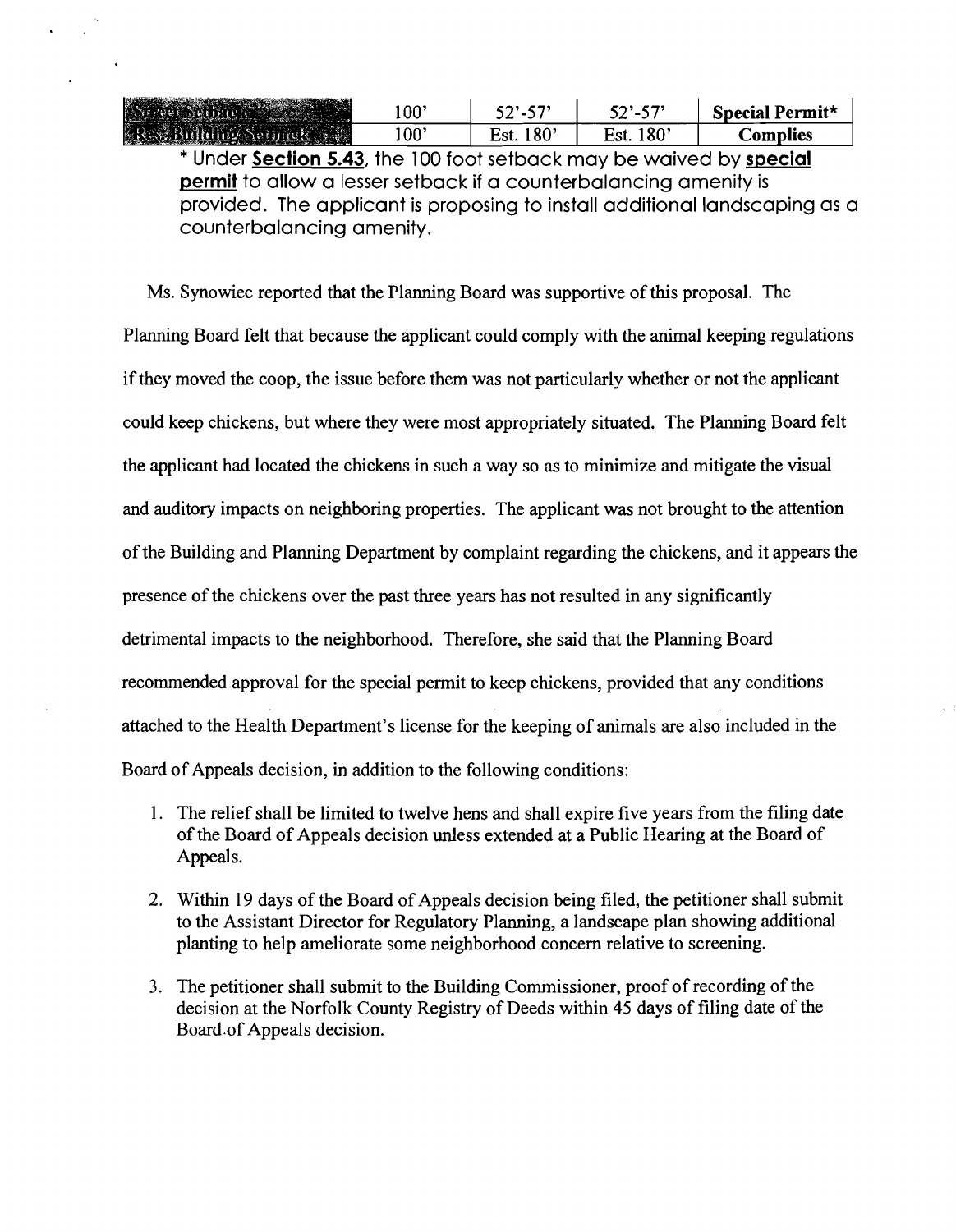Michael Shepard, Building Commissioner, delivered the comments from the Building Department. Mr. Shepard stated that the subject property is well established and extremely well maintained. He reported that the chickens are kept in a clean, well organized area in well designed coops. He said that is highly unlikely that any of the neighbors can see or hear the chickens due to the extensive foliage, fencing and separation between the homes. While supportive of the conditions recommended by the Planning Board, Mr. Shepard opined that the five year expiration seemed somewhat onerous due to the costs incurred by returning to the Board and the fact that the Health Department would, as one of their conditions, be making unannounced visits to ascertain the status of the chickens.

 $\sim$ 

During deliberations Mr. Book said he was in favor of the relief and thought it entirely appropriate to retain the five year review requirement as recommended by the Planning Board. He opined that the required license from the Board of Health adequately provides protections for the neighbors regarding noise and smell. Board Member Wolfe, said that she too supports the requested relief although she didn't see the need for the petitioners to return to the Board in five years. The Chairman stated that the five year review condition would provide assurance for one neighbor that expressed concern about the chickens.

The Board, having deliberated on this matter and having considered the foregoing testimony, concludes that it is desirable to grant a Special Permit and that the petitioner will satisfy the requirements of **Section 5.43** of the Zoning By-Law on providing additional landscaping as a counterbalancing amenity, and makes the following findings pursuant to **Section 9.05** of the Zoning By-Law:

- a. The specific site is an appropriate location for such a use, structure, or condition.
- b. The use as developed will not adversely affect the neighborhood.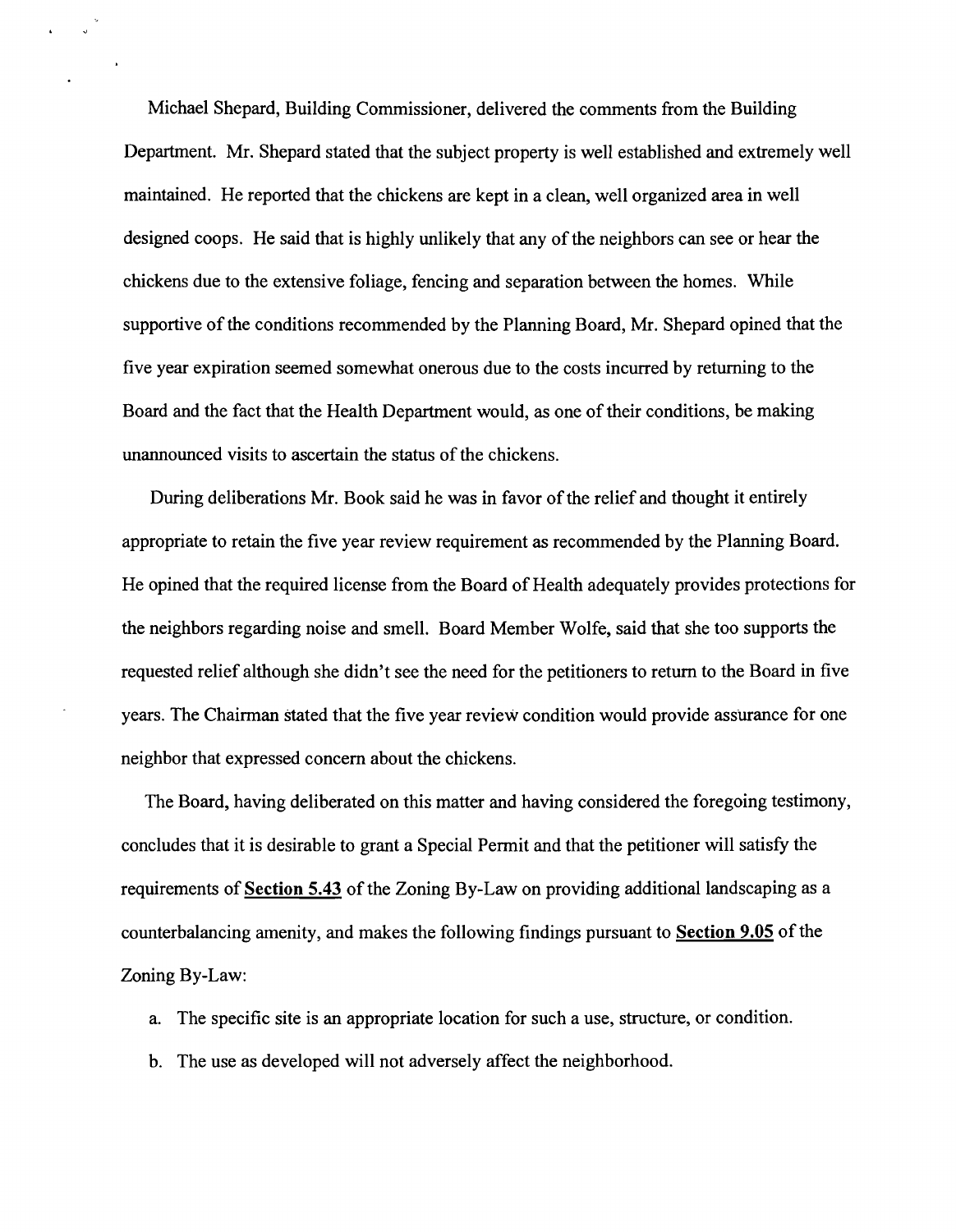- c. There will be no nuisance or serious hazard to vehicles or pedestrians.
- d. Adequate and appropriate facilities will be provided for the proper operation of the proposed use.

Accordingly, the Board voted unanimously to grant the requested relief subject to the

following conditions:

- 1. The relief shall be limited to twelve hens and shall expire five years from the filing date of the Board of Appeals decision unless extended at a Public Hearing at the Board of Appeals.
- 2. Within 19 days of the Board of Appeals decision being filed, the petitioner shall submit to the Assistant Director for Regulatory Planning, a landscape plan showing additional planting to help ameliorate some neighborhood concern relative to screening.
- 3. That the petitioner is bound by the proposed conditions provided by the Director of Public Health attached as part of and incorporated by reference into this decision.
- $\sigma$ **The petitioner shall submit to the Building Commissioner, proof of recording of the** decision at the Norfolk County Registry of Deeds within 45 days of filing date of the B& ard of Appeals decision. \_0::: >o~ ,

 $\overline{e}$  and Unanimous Decision of

 $\mathbf{a}$ 

The Board of Appeals

 $\mathscr{L}_{\mathscr{A}}\left( \mathscr{D}\mathscr{D}\mathscr{D}\right) =$ esse Geller. Chairman The Board of Appeals<br>Filing Date: June 7, 2010

A True Copy **ATTEST** 

<u>ក្រូង</u>ិ៍

 $\overline{\mathbb{C}}$   $\overline{\mathbb{E}}$   $\overline{\mathbb{E}}$   $\overline{\mathbb{E}}$   $\overline{\mathbb{E}}$ rze: ≨'



Clerk, Board of Appeals